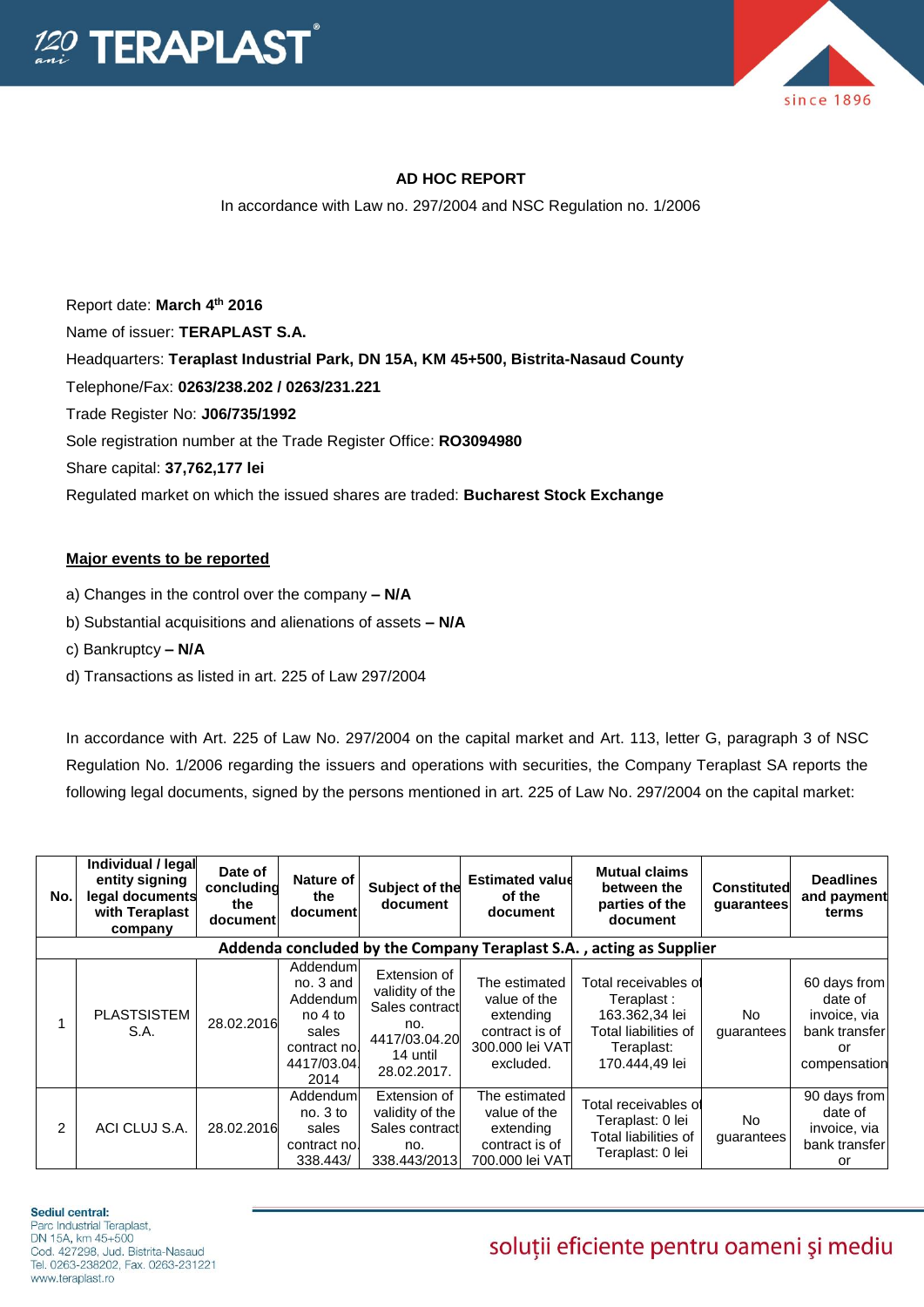|   |                                                                                                                                                          |            | 2013                                                                        | until<br>28.02.2017.                                                                                 | excluded.                                                                                       |                                                                                                              |                         | compensation                                                                   |  |  |
|---|----------------------------------------------------------------------------------------------------------------------------------------------------------|------------|-----------------------------------------------------------------------------|------------------------------------------------------------------------------------------------------|-------------------------------------------------------------------------------------------------|--------------------------------------------------------------------------------------------------------------|-------------------------|--------------------------------------------------------------------------------|--|--|
| 3 | POLITUB S.A.                                                                                                                                             | 28.02.2016 | Addendum<br>No. 2 to<br><b>Sales</b><br>contract<br>No. 4420/<br>03.04.2014 | Extension of<br>validity of the<br>Sales contract<br>No. 4420/<br>03.04.2014<br>until<br>28.02.2017  | The estimated<br>value of the<br>extending<br>contract is of<br>2.200.000 lei<br>VAT excluded.  | Total receivables of<br>Teraplast:<br>309.000,72 lei<br>Total liabilities of<br>Teraplast:<br>214.792,71 lei | No<br>guarantees        | 90 days from<br>date of<br>invoice, via<br>bank transfer<br>or<br>compensation |  |  |
| 4 | <b>TERAPLAST</b><br><b>GROUP SRL</b><br><b>MOLDOVA</b>                                                                                                   | 28.02.2016 | Addendum<br>No. 1 to<br>Sales<br>contract<br>No.<br>5576/15.05<br>2015      | Extension of<br>validity of the<br>Sales contract<br>No.<br>5576/15.05.20<br>15 until<br>28.02.2017  | The estimated<br>value of the<br>extending<br>contract is of<br>300,000 lei VAT<br>excluded.    | Total receivables of<br>Teraplast:<br>13.987,49 lei<br>Total liabilities of<br>Teraplast: 0 lei              | <b>No</b><br>guarantees | 90 days from<br>date of<br>invoice, via<br>bank transfer                       |  |  |
| 5 | <b>TERAPLAST</b><br><b>GROUP SRL</b><br><b>MOLDOVA</b>                                                                                                   | 28.02.2016 | Addendum<br>No. 1 to<br>Sales<br>contract<br>No.<br>5588/15.05<br>2015      | Extension of<br>validity of the<br>Sales contract<br>No.<br>5576/15.05.20<br>15 until<br>28.02.2017  | The estimated<br>value of the<br>extending<br>contract is of<br>300.000 lei VAT<br>excluded.    | Total receivables of<br>Teraplast:<br>13.987,49 lei<br>Total liabilities of<br>Teraplast: 0 lei              | <b>No</b><br>guarantees | 90 days from<br>date of<br>invoice, via<br>bank transfer                       |  |  |
| 6 | <b>TERAGLASS</b><br><b>BISTRITA SRL</b>                                                                                                                  | 28.02.2016 | Addendum<br>No. 1 to<br>Sales<br>contract<br>No.<br>5622/10.06<br>2015      | Extension of<br>validity of the<br>Sales contract<br>No.<br>5622/10.06.20<br>15 until<br>28.02.2017  | The estimated<br>value of the<br>extending<br>contract is of<br>10.500.000 lei<br>VAT excluded. | Total receivables of<br>Teraplast:<br>16.637.278,39* lei<br>Total liabilities of<br>Teraplast: 0 lei         | <b>No</b><br>guarantees | 90 days from<br>date of<br>invoice, via<br>bank transfer<br>or<br>compensation |  |  |
|   | Of total amount of 16.637.278,39 ron due to receive from Teraglass Bistrita SRL, 8.547.587,39 ron represents receivables from the business line transfer |            |                                                                             |                                                                                                      |                                                                                                 |                                                                                                              |                         |                                                                                |  |  |
|   |                                                                                                                                                          |            |                                                                             |                                                                                                      |                                                                                                 | Addenda concluded by the Company Teraplast S.A., acting as Buyer                                             |                         |                                                                                |  |  |
| 1 | <b>PLASTSISTEM</b><br>S.A.                                                                                                                               | 28.02.2016 | Addendum<br>No. 3 to<br>Sales<br>contract<br>No.<br>11795/03.<br>04.2014    | Extension of<br>validity of the<br>Sales contract<br>No.<br>11795/03.04.2<br>014 until<br>28.02.2017 | The estimated<br>value of the<br>extending<br>contract is of<br>2.000.000 lei<br>VAT excluded.  | Total receivables of<br>Teraplast:<br>163.362,34 lei<br>Total liabilities of<br>Teraplast:<br>170.444,49 lei | No<br>guarantees        | 60 days from<br>date of<br>invoice, via<br>bank transfer<br>or<br>compensation |  |  |
| 2 | POLITUB S.A.                                                                                                                                             | 01.03.2016 | Addendum<br>No. $2$ to<br>Sales<br>contract<br>No.<br>34/2014               | Extension of<br>validity of the<br>Sales contract<br>No. 34/2014<br>until<br>28.02.2017              | The estimated<br>value of the<br>extending<br>contract is of<br>1.500.000 lei<br>VAT excluded.  | Total receivables of<br>Teraplast:<br>309.000,72 lei<br>Total liabilities of<br>Teraplast:<br>214.792,71 lei | No<br>guarantees        | 90 days from<br>date of<br>invoice, via<br>bank transfer<br>or<br>compensation |  |  |

| Contracts concluded by Teraplast S.A. acting as Supplier |            |                                                       |                          |                                                                                  |                                                                                                     |                  |                                                                                |  |  |
|----------------------------------------------------------|------------|-------------------------------------------------------|--------------------------|----------------------------------------------------------------------------------|-----------------------------------------------------------------------------------------------------|------------------|--------------------------------------------------------------------------------|--|--|
| <b>TERAGLASS</b><br><b>BISTRITA SRL</b>                  | 28.02.2016 | <b>Sales</b><br>contract<br>No.<br>6207/28.02<br>2016 | Sales of PVC<br>products | The estimated<br>value of the<br>contract is of<br>4.000.000 lei<br>VAT excluded | Total receivables<br>of Teraplast:<br>16.637.278,39 lei<br>Total liabilities of<br>Teraplast: 0 lei | No<br>quarantees | 90 days from<br>date of<br>invoice, via<br>bank transfer<br>or<br>compensation |  |  |

**Of total amount of 16.637.278,39 ron due to receive from Teraglass Bistrita SRL, 8.547.587,39 ron represents receivables from the business line transfer**

**BRD Bistrita** RO65BRDE060SV01369600600 UniCredit Tiriac Bistrita<br>RO77BACX0000000430065018